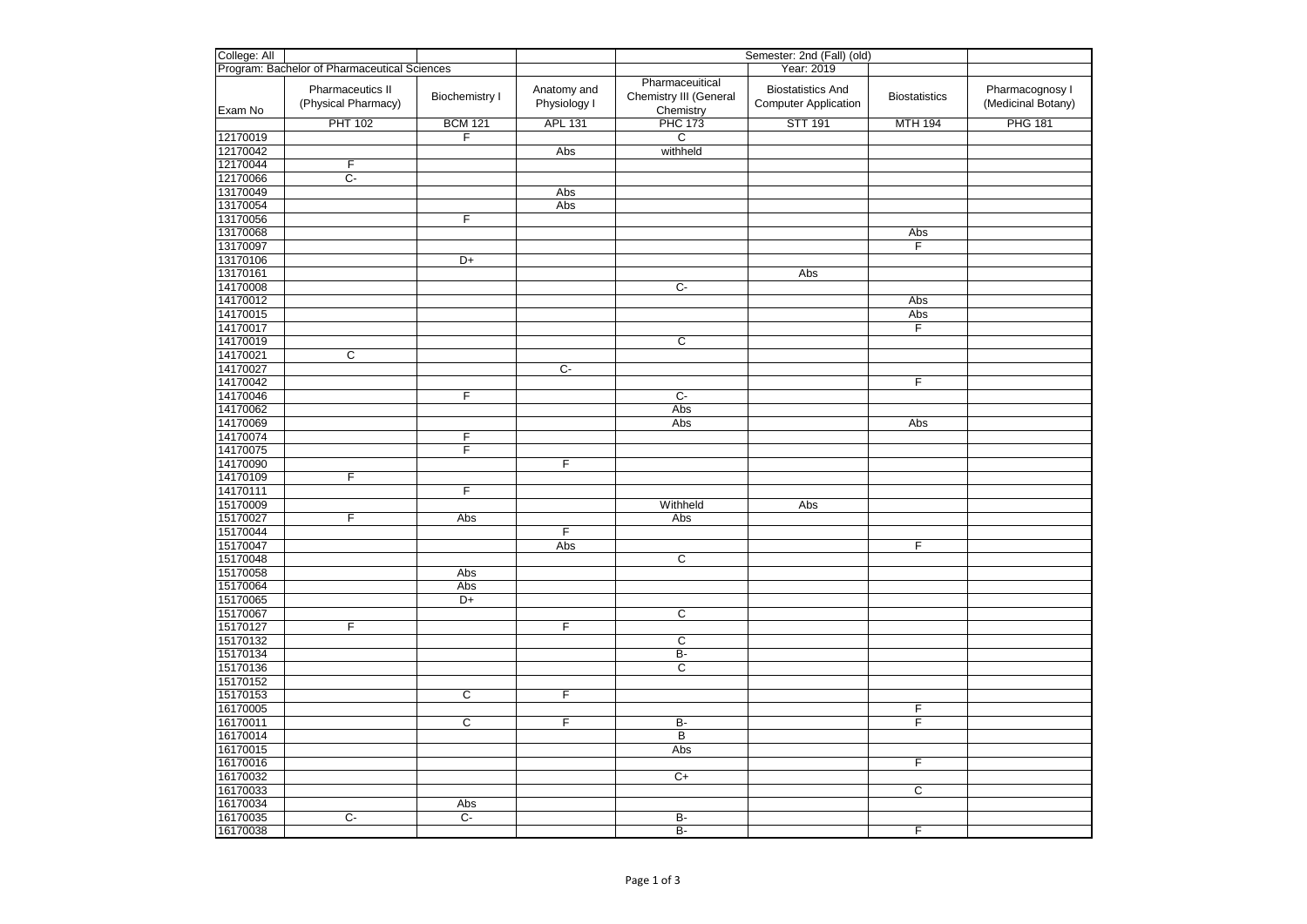| College: All                                 |                                         |                       |                             | Semester: 2nd (Fall) (old)                             |                                                         |                      |                                       |
|----------------------------------------------|-----------------------------------------|-----------------------|-----------------------------|--------------------------------------------------------|---------------------------------------------------------|----------------------|---------------------------------------|
| Program: Bachelor of Pharmaceutical Sciences |                                         |                       |                             | Year: 2019                                             |                                                         |                      |                                       |
| Exam No                                      | Pharmaceutics II<br>(Physical Pharmacy) | <b>Biochemistry I</b> | Anatomy and<br>Physiology I | Pharmaceuitical<br>Chemistry III (General<br>Chemistry | <b>Biostatistics And</b><br><b>Computer Application</b> | <b>Biostatistics</b> | Pharmacognosy I<br>(Medicinal Botany) |
|                                              | <b>PHT 102</b>                          | <b>BCM 121</b>        | <b>APL 131</b>              | <b>PHC 173</b>                                         | <b>STT 191</b>                                          | <b>MTH 194</b>       | <b>PHG 181</b>                        |
| 16170044                                     | $\overline{C}$                          |                       |                             |                                                        |                                                         |                      |                                       |
| 16170049                                     | $C -$                                   |                       |                             |                                                        |                                                         |                      | $\overline{c}$                        |
| 16170065                                     |                                         |                       |                             |                                                        |                                                         | F                    |                                       |
| 16170079                                     |                                         |                       |                             |                                                        |                                                         | $\overline{C}$       |                                       |
| 16170082                                     |                                         |                       |                             | $C-$                                                   |                                                         |                      |                                       |
| 16170086                                     |                                         | $\overline{c}$        |                             |                                                        |                                                         |                      |                                       |
| 16170092                                     |                                         |                       |                             |                                                        |                                                         |                      |                                       |
| 16170094                                     |                                         | F                     |                             |                                                        |                                                         | F                    |                                       |
| 16170096                                     |                                         |                       | $\overline{F}$              |                                                        |                                                         |                      | $\overline{C}$                        |
| 16170098                                     |                                         |                       |                             |                                                        |                                                         | F                    |                                       |
| 16170099                                     |                                         |                       |                             |                                                        |                                                         |                      | $\overline{C}$                        |
| 16170103                                     | Abs                                     |                       | Abs                         | Abs                                                    |                                                         | Abs                  |                                       |
| 16170104                                     |                                         |                       | F                           |                                                        |                                                         |                      |                                       |
| 16170108                                     |                                         |                       |                             |                                                        |                                                         |                      | C                                     |
| 16170110                                     |                                         |                       |                             |                                                        |                                                         |                      | C-                                    |
| 16170112                                     |                                         |                       | F                           |                                                        |                                                         | $\overline{F}$       |                                       |
| 16170113                                     |                                         | F                     |                             | $B -$                                                  |                                                         |                      |                                       |
| 16170114<br>16170126                         |                                         |                       |                             | Withheld                                               |                                                         |                      |                                       |
| 16170130                                     |                                         |                       |                             |                                                        |                                                         |                      |                                       |
| 16170134                                     |                                         |                       |                             | Withheld                                               |                                                         | F                    |                                       |
| 16170140                                     | B-                                      | $C+$                  |                             |                                                        |                                                         | F                    |                                       |
| 17170001                                     |                                         | $\overline{F}$        |                             |                                                        |                                                         |                      |                                       |
| 17170002                                     |                                         |                       |                             |                                                        |                                                         |                      | $\overline{F}$                        |
| 17170008                                     |                                         | $\overline{F}$        |                             | Abs                                                    |                                                         |                      |                                       |
| 17170011                                     |                                         | $D+$                  |                             | $C+$                                                   |                                                         |                      | $\mathsf F$                           |
| 17170014                                     |                                         |                       |                             | $\overline{C}$                                         |                                                         |                      |                                       |
| 17170025                                     |                                         |                       |                             | $C+$                                                   |                                                         |                      |                                       |
| 17170027                                     |                                         | F                     |                             | С                                                      |                                                         |                      |                                       |
| 17170029                                     |                                         | F                     |                             |                                                        |                                                         | F                    | F                                     |
| 17170030                                     |                                         | $\overline{C}$        |                             |                                                        |                                                         |                      |                                       |
| 17170031                                     | Abs                                     |                       |                             |                                                        |                                                         |                      | $\overline{F}$                        |
| 17170034                                     |                                         |                       |                             | B-                                                     |                                                         |                      |                                       |
| 17170035                                     |                                         |                       |                             |                                                        |                                                         |                      | F                                     |
| 17170038                                     |                                         |                       |                             | $\overline{B}$                                         |                                                         | F                    |                                       |
| 17170039                                     |                                         |                       |                             |                                                        |                                                         |                      | C                                     |
| 17170041                                     |                                         | Abs                   |                             |                                                        |                                                         |                      |                                       |
| 17170045                                     |                                         | $C -$                 |                             | $\overline{\mathsf{c}}$                                |                                                         |                      |                                       |
| 17170046                                     |                                         |                       |                             |                                                        |                                                         | F                    |                                       |
| 17170055                                     |                                         | F                     |                             | $\overline{C}$                                         |                                                         |                      |                                       |
| 17170056                                     |                                         |                       |                             | Abs                                                    |                                                         |                      |                                       |
| 17170057                                     |                                         |                       |                             |                                                        |                                                         |                      | F                                     |
| 17170060                                     |                                         | Abs                   |                             |                                                        |                                                         |                      |                                       |
| 17170061                                     |                                         |                       |                             | Abs                                                    |                                                         |                      | $\overline{F}$                        |
| 17170063                                     |                                         | $\overline{c}$        |                             |                                                        |                                                         |                      |                                       |
| 17170068                                     |                                         |                       | Abs                         |                                                        |                                                         |                      |                                       |
| 17170070                                     |                                         |                       | F                           | $C+$                                                   |                                                         |                      |                                       |
| 17170073                                     |                                         | Abs                   |                             |                                                        |                                                         | Abs                  | B-                                    |
| 17170074<br>17170078                         |                                         | $\overline{c}$        |                             |                                                        |                                                         |                      |                                       |
|                                              |                                         |                       |                             |                                                        |                                                         | Abs                  |                                       |
| 17170079                                     |                                         |                       | F                           |                                                        |                                                         | F                    |                                       |
| 17170081                                     |                                         |                       |                             |                                                        |                                                         |                      | C-                                    |